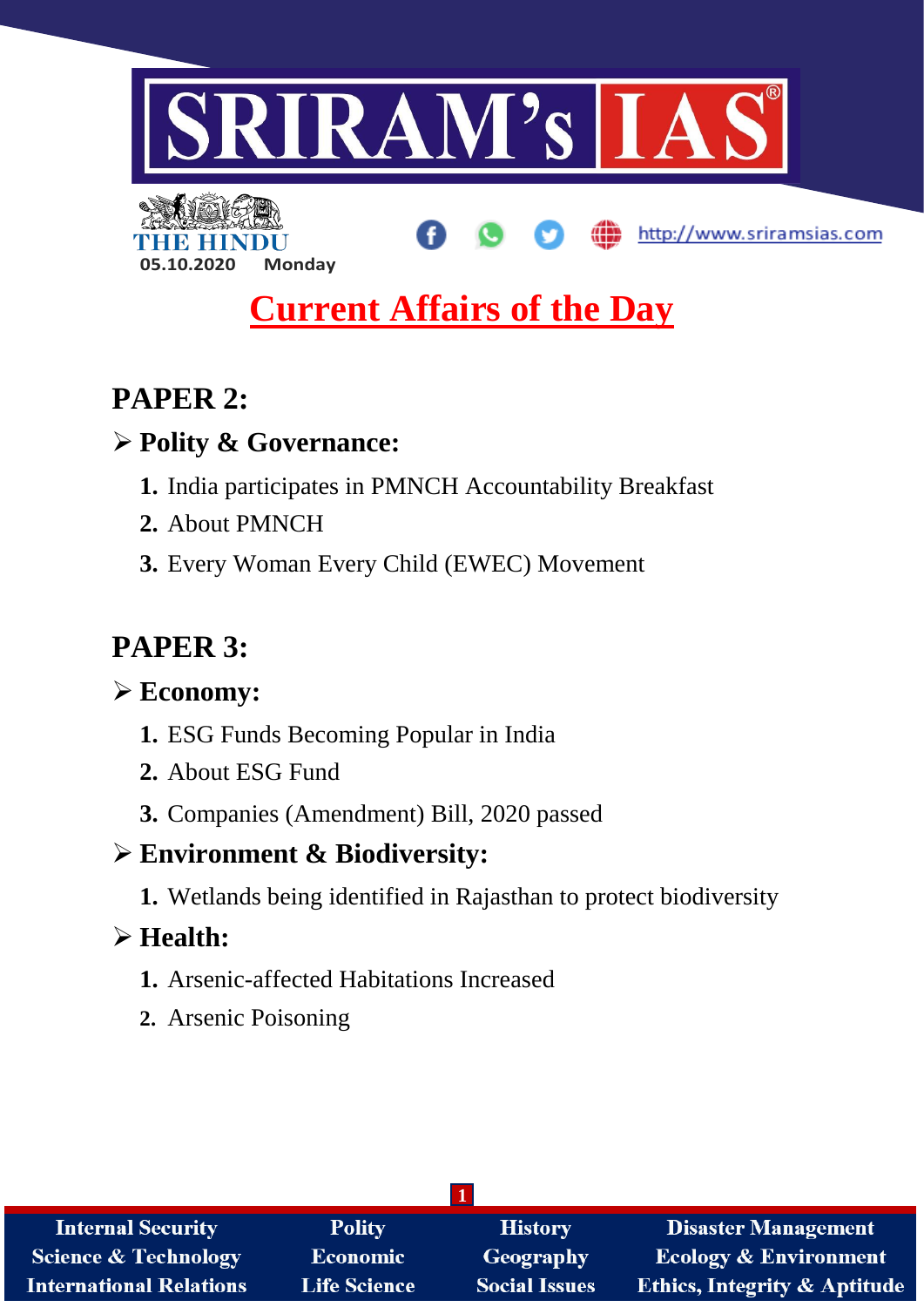





- $\triangleright$  The Union Ministry for Health and Family Welfare participated in the Partnership for Maternal, Newborn and Child Health (PMNCH) 'Accountability Breakfast' to discuss the issues of maternal and child health.
- $\triangleright$  The event was co-hosted by the White Ribbon Alliance (WRA) and Every Woman Every Child (EWEC).
- **Theme of the Event**: Protecting gains in Reproductive, Maternal and Child Health from the Covid pandemic.

#### **Value Added Information**

#### **PMNCH:**

- $\triangleright$  It is a global health partnership founded in 2005.
- $\triangleright$  It is hosted at the WHO in Geneva, Switzerland.
- $\triangleright$  The Accountability Breakfast aims to convert talk into action for the health and rights of women, children and adolescents.

## **Every Woman Every Child (EWEC) Movement:**

- **Launched by:** United Nations during the United Nations Millennium Development Goals Summit in September 2010.
- $\triangleright$  It is a global movement that mobilizes and intensifies international and national action by governments, the private sector, and civil society to address the major health challenges facing women, children, and adolescents around the world.

## **ESG Funds Becoming Popular in India**

 $\triangleright$  The ESG funds are increasingly becoming popular in the mutual fund industry in India.

## **Value Added Information**

## **ESG Fund:**

- $\triangleright$  ESG is a combination of three words Environment, Social and Governance.
- $\triangleright$  It is a kind of mutual fund.

| <b>Internal Security</b>        | <b>Polity</b>       | <b>History</b>       | <b>Disaster Management</b>              |  |
|---------------------------------|---------------------|----------------------|-----------------------------------------|--|
| <b>Science &amp; Technology</b> | <b>Economic</b>     | Geography            | <b>Ecology &amp; Environment</b>        |  |
| <b>International Relations</b>  | <b>Life Science</b> | <b>Social Issues</b> | <b>Ethics, Integrity &amp; Aptitude</b> |  |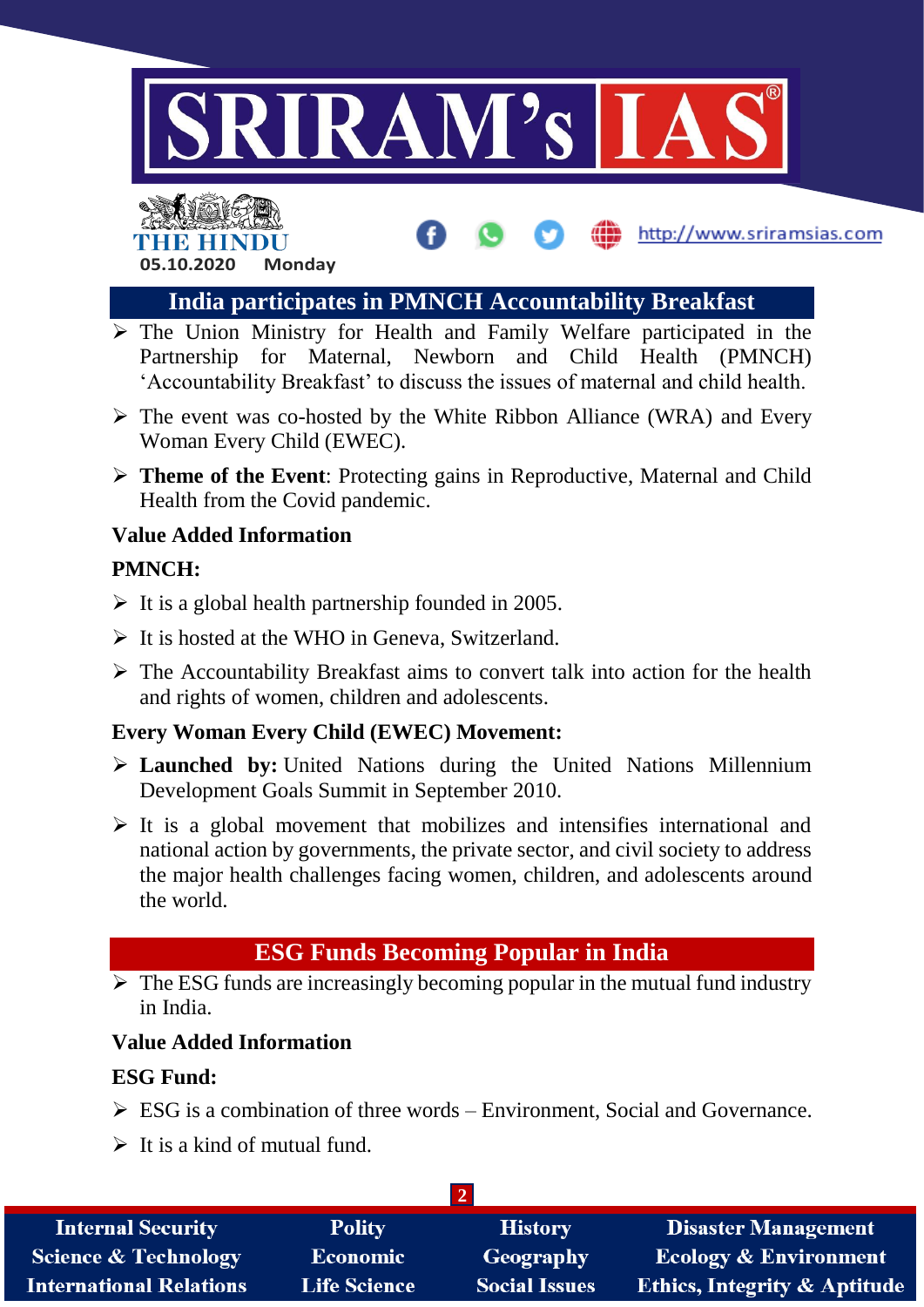



- $\triangleright$  The ESG fund focuses on companies with environment-friendly practices, ethical business practices and an employee-friendly record while other funds don't.
- The fund is regulated by Securities and Exchange Board of India (SEBI).
- $\triangleright$  As ESG funds gain momentum in India, companies will be forced to follow better governance, ethical practices, environment-friendly measures and social responsibility.
- $\triangleright$  The first ESG mutual fund was launched by the State Bank of India SBI Magnum Equity ESG Fund.

## **Wetlands being identified in Rajasthan to protect biodiversity**

 $\triangleright$  The wetlands, which play an important role in the storage of sediment and nutrients, are being identified in Rajasthan for ensuring their utilisation and enabling the local authorities to maintain them.

#### **Key takeaways:**

**05.10.2020 Monday**

THE RELEASE

- $\triangleright$  While six wetlands are already identified in the State, 52 more have been earmarked for time-bound development.
- $\triangleright$  Wetlands would be strengthened for increasing vegetation of aquatic plants and protecting biodiversity.
- $\triangleright$  No waste would be allowed to be dumped at the wetlands and effective steps would be taken for water conservation
- $\triangleright$  Strict action would be taken against those running submersible pump sets for illegal salt mining in the Sambhar Lake.
- The State Government's Directorate of Environment and Climate Change will function as the secretariat of the State Wetland Authority.
- $\triangleright$  The fresh and saline lakes supporting unique ecosystems in the State would be protected with the strict implementation of the Wetlands (Conservation and Management) Rules, 2019.

| <b>Internal Security</b>        | <b>Polity</b>       | <b>History</b>       | <b>Disaster Management</b>              |  |
|---------------------------------|---------------------|----------------------|-----------------------------------------|--|
| <b>Science &amp; Technology</b> | <b>Economic</b>     | Geography            | <b>Ecology &amp; Environment</b>        |  |
| <b>International Relations</b>  | <b>Life Science</b> | <b>Social Issues</b> | <b>Ethics, Integrity &amp; Aptitude</b> |  |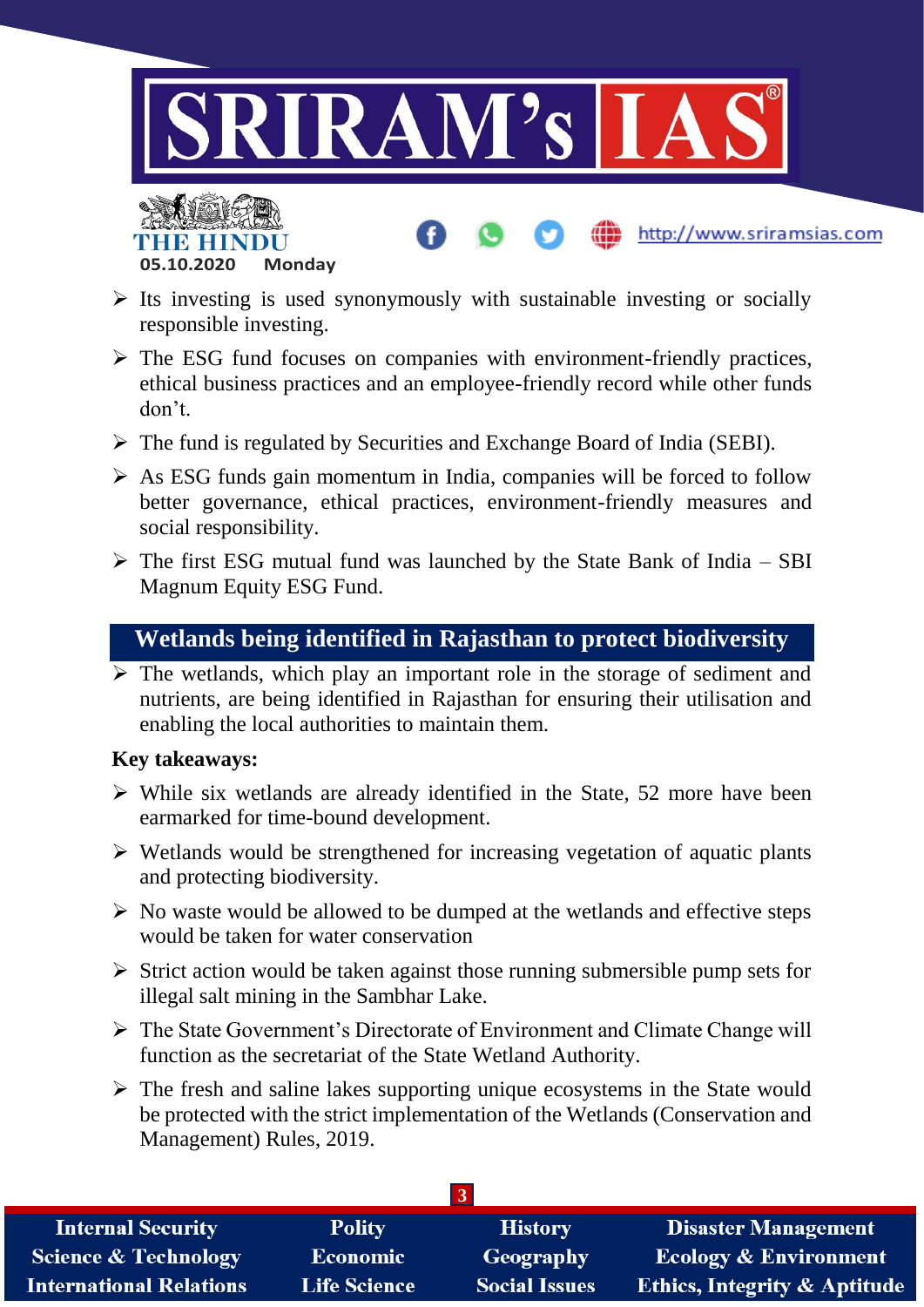



## **Value Added Information**

## **About Wetlands:**

- $\triangleright$  They are highly productive ecosystems that provide the world with nearly twothirds of its fish harvest.
- $\triangleright$  They play an integral role in the ecology of the watershed.
- $\triangleright$  They provide an ideal environment for organisms that form the base of the food web and feed many species of aquatic animals.
- $\triangleright$  They help in carbon sequestration (removal of carbon dioxide from the atmosphere).
- $\triangleright$  They provide habitat for animals and plants and support plants and animals that are found nowhere else.
- $\triangleright$  They are also an important source of ground water recharge.

## **Threats to Wetlands:**

- $\triangleright$  Urbanization
- **Agriculture**: Construction of a large number of reservoirs, canals and dams have altered the hydrology of the associated wetlands.
- **Pollution:** Due to mercury from industrial sources
- **Climate Change**: Increased air temperature; increased frequency of storms, droughts, and floods; increased sea level rise
- **Dredging and sand mining**: Dredging of streams lowers the surrounding water table and dries up adjacent wetlands.
- **Exotic Species**: Exotic introduced plant species such as water hyacinth and salvinia clog waterways and compete with native vegetation.

## **Companies (Amendment) Bill, 2020 passed**

 Lok Sabha has passed the Companies (Amendment) Bill, 2020, which decriminalises a number of technical and filing-related corporate offences.

## **Key takeaways:**

 $\triangleright$  It allows direct listing of Indian companies on foreign stock exchanges.

| <b>Internal Security</b>        | <b>Polity</b>       | <b>History</b>       | <b>Disaster Management</b>              |  |
|---------------------------------|---------------------|----------------------|-----------------------------------------|--|
| <b>Science &amp; Technology</b> | <b>Economic</b>     | Geography            | <b>Ecology &amp; Environment</b>        |  |
| <b>International Relations</b>  | <b>Life Science</b> | <b>Social Issues</b> | <b>Ethics, Integrity &amp; Aptitude</b> |  |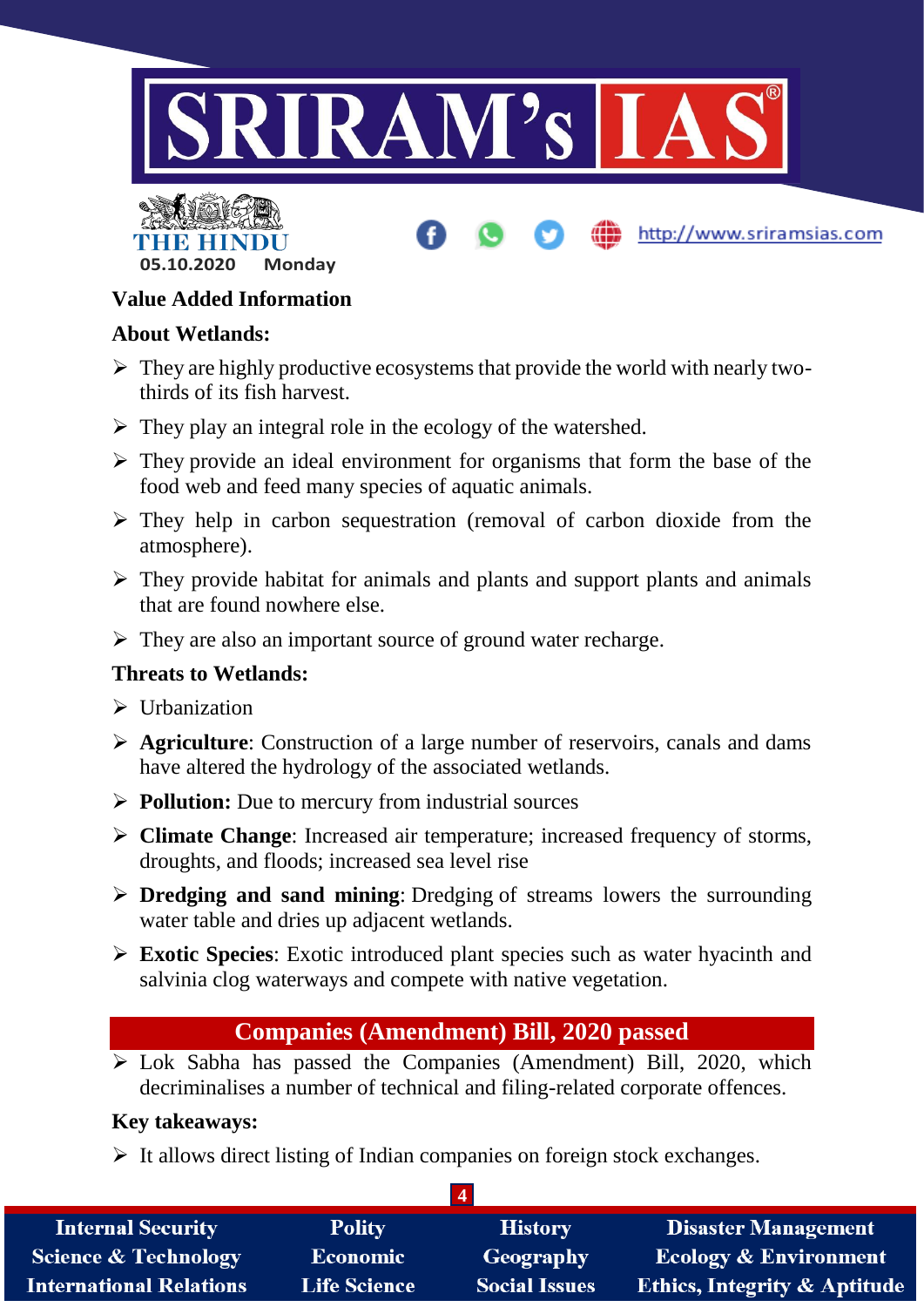



- $\triangleright$  It revokes the criminal provisions added to the Companies Act for violations of provisions of corporate social responsibility rules.
- $\geq$  48 sections of the Companies Act, 2013 will be amended to decriminalise various offences.
- $\triangleright$  However, there will be no relaxation for serious offences, including fraud, deceit and those that cause injury to the public.
- $\triangleright$  There will also be a new chapter on producer organisation which will be helpful for farmer producer organisations (FPOs) in the country.
- $\geq$  17 provisions in the Companies Act, 2013, have also been amended which paves way for easy and user friendly fulfilment of statutory compliances.

## **Arsenic-affected Habitations Increased**

 $\triangleright$  According to data shared in the Parliament, the number of arsenic-affected habitations in India has increased by 145% in the last five years (2015-20).

#### **Key takeaways:**

- $\triangleright$  India had 1,800 arsenic-affected habitations in 2015.
- $\triangleright$  This increased to 4,421 habitations as of September 2020.
- $\triangleright$  Most of the arsenic-affected habitations lie in the Ganga and Brahmaputra alluvial plains – Assam, Bihar, West Bengal, Punjab, and Uttar Pradesh (UP).
- $\triangleright$  Assam had the highest share of such habitations (1,853), followed by West Bengal (1,383).
- $\triangleright$  However, the number of fluoride affected habitations has significantly come down.

## **Value Added Information**

#### **Arsenic Poisoning:**

- $\triangleright$  It is naturally present at high levels in the earth's crust and groundwater in a number of countries.
- $\triangleright$  It is highly toxic in its inorganic form.

| $\overline{5}$                  |                     |                      |                                         |
|---------------------------------|---------------------|----------------------|-----------------------------------------|
| <b>Internal Security</b>        | <b>Polity</b>       | <b>History</b>       | <b>Disaster Management</b>              |
| <b>Science &amp; Technology</b> | <b>Economic</b>     | Geography            | <b>Ecology &amp; Environment</b>        |
| <b>International Relations</b>  | <b>Life Science</b> | <b>Social Issues</b> | <b>Ethics, Integrity &amp; Aptitude</b> |